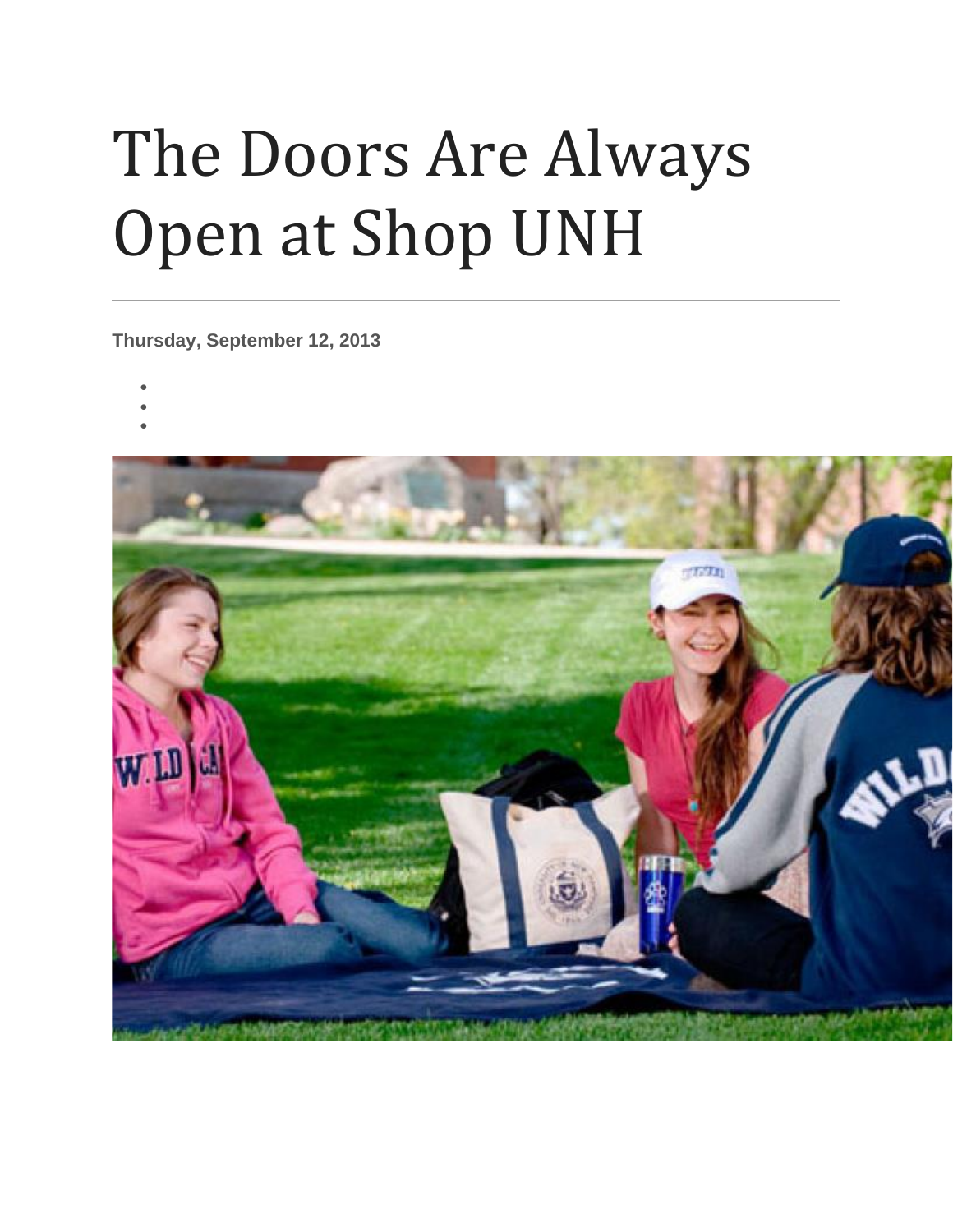Welcome to the mall of UNH.

Okay, so it's not really a mall but the convenience of being able to buy anything from T-shirts to notecards to clocks to an Adirondack chair online at [Shop UNH](https://secure.touchnet.net/C21681_ustores/web/index.jsp) makes it seem like it has that same "under-one-roof" ease. [Shop UNH](https://secure.touchnet.net/C21681_ustores/web/index.jsp) is the official site for UNH apparel, gifts, artwork, and more.

Launched July 30, the site allows you to choose one of five stores to visit: the alumni marketplace, athletics, the Museum of Art, and the Paul Creative Arts Center and athletics' ticket offices.

You can shop by store categories (merchandise or tickets and events) or by product (apparel, gifts and accessories, home and office, media, posters and prints and stationary, and publications.) Or you can search by a specific item.



"Shop UNH is a fantastic opportunity for the Museum of Art to

reach new audiences by offering notecards of selected works of art from its collection and by circulating outstanding catalogues from exhibitions we've organized. Best of all, the sale of these materials directly supports our current exhibitions and programs," says Kristina Durocher, director of the Museum of Art.

## **[SPECIAL OFFER! FREE WITH ANY PURCHASE OF \\$25 OR MORE](https://secure.touchnet.net/C21681_ustores/web/category.jsp?CATID=2)**



**THEY MIGHT NOT COME WITH A PILOT'S LICENSE, BUT THESE SUNGLASSES REPRESENT THE CLASSIC AVIATOR-STYLE TO THE MOON AND BACK! NOT ONLY THAT, BUT THE LENSES PROVIDE MAXIMUM UV400 SUN PROTECTION. PERFECT FOR SPRING BREAK DESTINATIONS,** 

All you have to do to [Shop UNH](https://secure.touchnet.net/C21681_ustores/web/index.jsp) is choose the items you want and add them to your shopping cart. When you proceed to check out, you have the option of picking up the merchandise or having it shipped to you. (You can view the delivery rates beforehand). **CONCERTS, SUMMER FESTIVALS, CRUISES AND OTHER OUTDOOR EVENTS.**